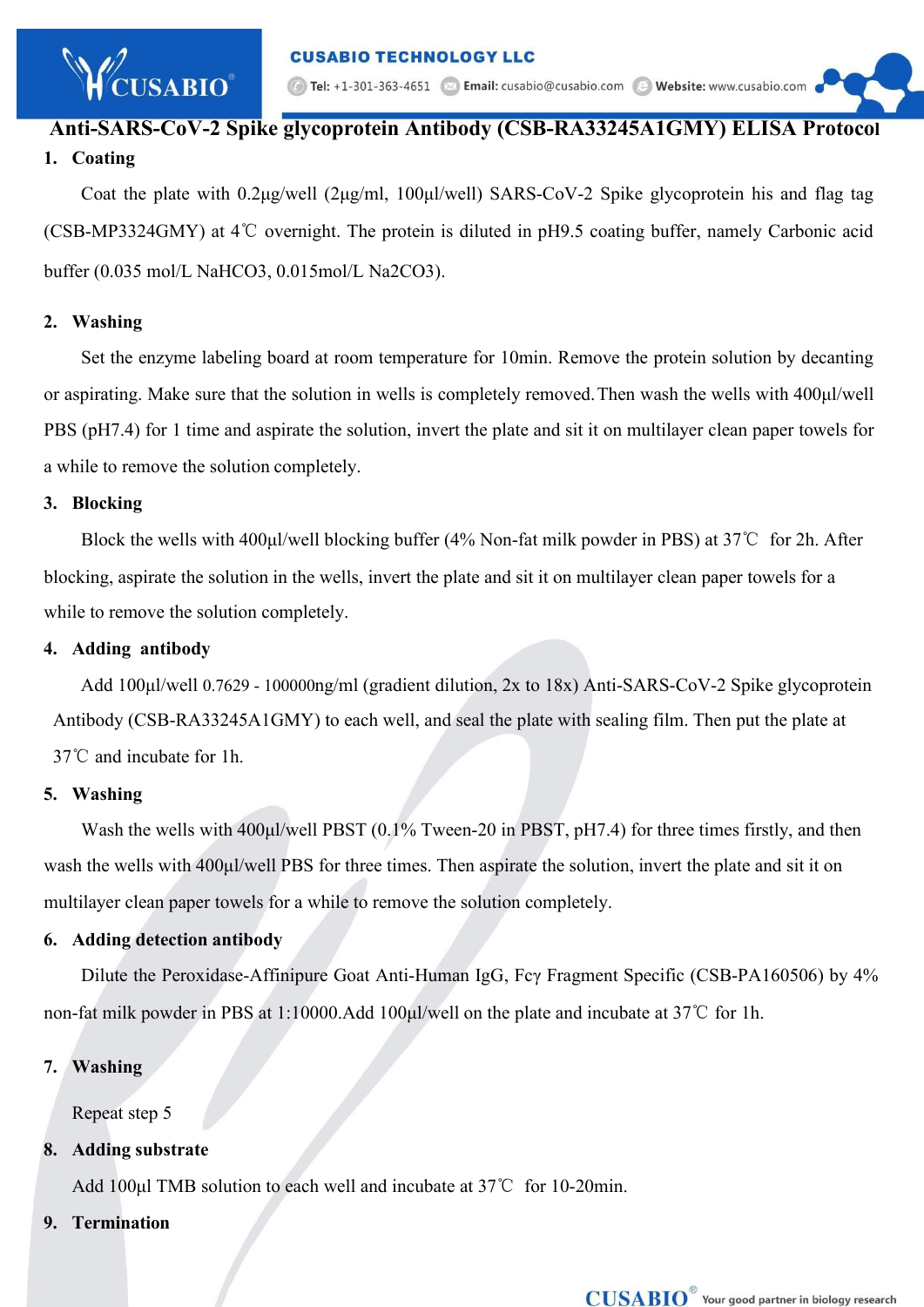

Add 50μl/well 2M H2SO<sup>4</sup> solution to the plate to terminate the reaction.

## **10. Read OD**

Immediately put in the enzyme label and read at 450 nm.